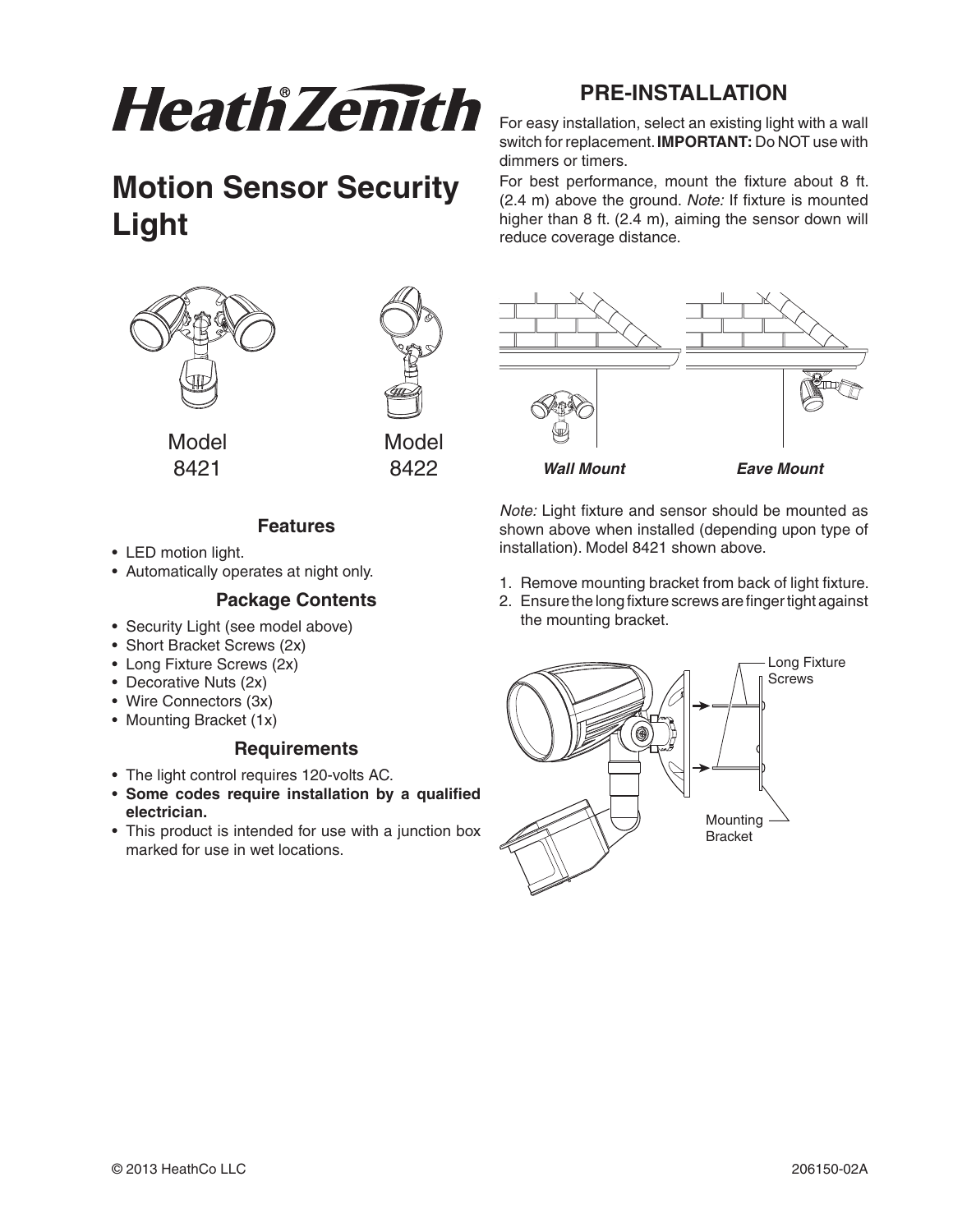#### **INSTALLATION**

Note: All wiring must be run in accordance with the National Electrical Code through conduit or another ac-CEPTABLEMEANS **Contact a qualified electrician if there is any question as to the suitability of the system.**

 **WARNING: Turn power off at circuit breaker or fuse. Place tape over circuit breaker switch and verify power is off at the fixture.**

- 1. Remove the existing light fixture (if necessary).
- 2. Insert the junction box wires through the center of the mounting bracket.
- 3. Attach the mounting bracket to the junction box using the short bracket screws. Note: Ensure the long fixture screws are aligned with the fixture mounting holes before tightening the bracket to the junction box.



#### **WIRING**

Twist the junction box wires and fixture wires together as shown. Secure with wire connectors.

#### **Recommended Grounding Method**

Use a green ground "pigtail" (not provided) and twist one end together with the bare fixture wire and the box ground wire. Secure with a wire connector. Secure the other end of the "pigtail" with the GND screw on the mounting plate.



If you have metal junction box, you may not need the green "pigtail". If you are unsure about the grounding method, consult your local building code.



Long Fixture Screw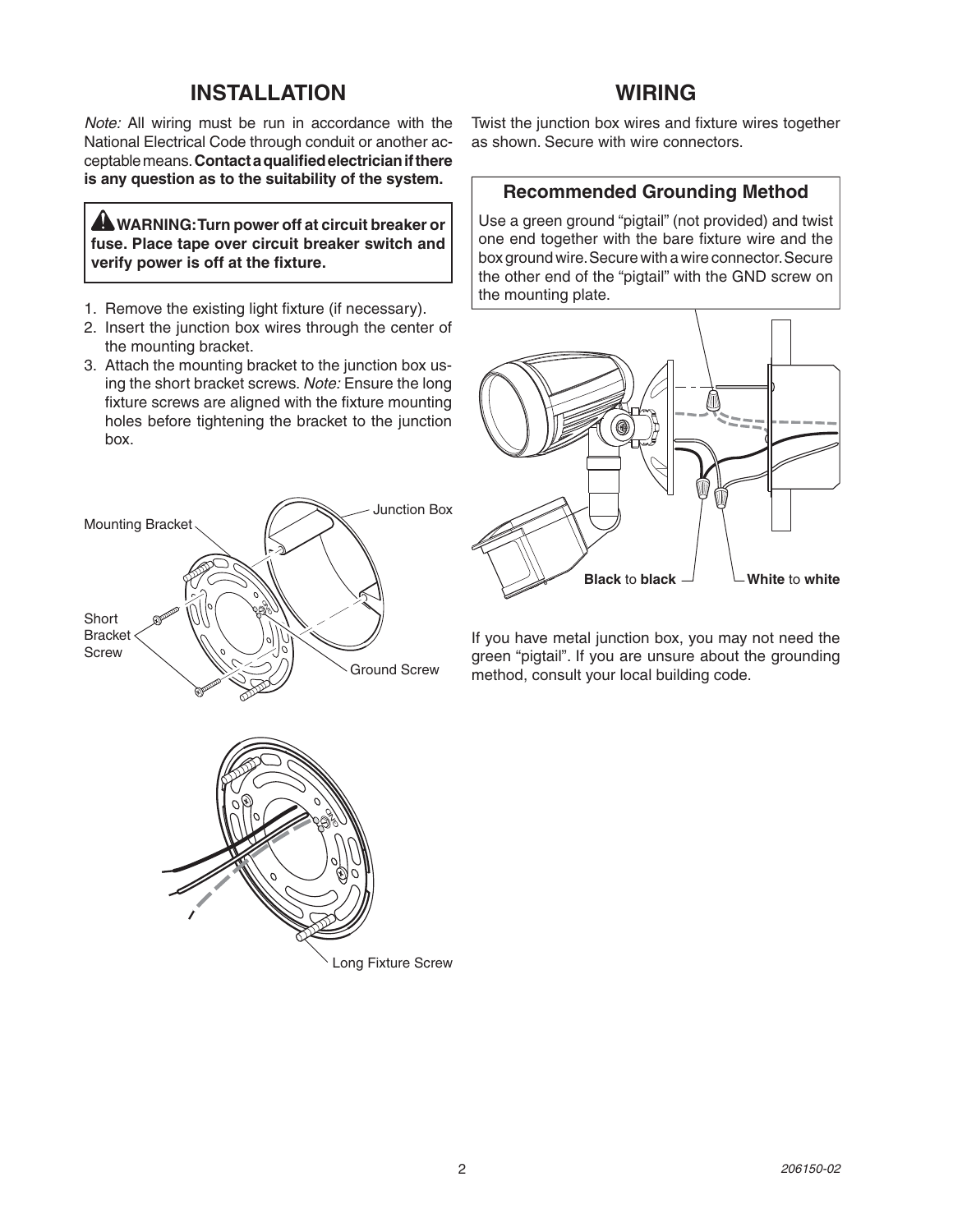## **FINAL ASSEMBLY**

- 1. Push the wires into the junction box.
- 2. Slide the fixture assembly onto the long fixture screws. Tighten decorative nuts securely against fixture base.
- 3. Caulk the fixture base mounting surface with silicone weather sealant.
- 4. Adjust lamp holder(s) as needed. Note: Loosen the screws on the lamp heads before making any adjustments. **IMPORTANT:** Do not rotate the lamp holders more than 180° from the factory setting.



## **TEST AND ADJUSTMENT**

- 1. Turn on the circuit breaker and light switch.
- Note: Sensor has a 1 minute warm up period before it will detect motion. When first turned on, wait 30 seconds.
- 2. Turn the TIME control to the minimum position and the LUX control to the  $(\circledcirc)$  position. The security light will switch on and remain on for a maximum of 60 seconds.
- 3. Aim the sensor toward the desired detection zone by adjusting the elbow joint and swivel joint on the sensor arm.

**IMPORTANT:** Loosen all lock nuts and screws on sensor and lamp heads before making any adjustments.

- 4. Have another person move across the center of the area to be scanned and slowly adjust the angle of the sensor arm until the unit senses the presence of the moving person, causing the light to switch on.
- 5. Adjust the TIME control to desired setting.
- 6. To set the light level at which the light will automatically switch "on" at night, turn the LUX control knob from daylight  $(\circledcirc)$  to night  $(\mathbb{C})$ . Wait for the desired surrounding light level, then slowly turn the LUX control knob towards daylight while someone walks across the center of the area to be detected. When the light switches on, release the LUX control knob. You may need to make further adjustments to achieve your ideal light level setting.



Keep lamp heads at least 1.5" (40 mm) from the sensor. Do not allow the lamp heads to block the lens.



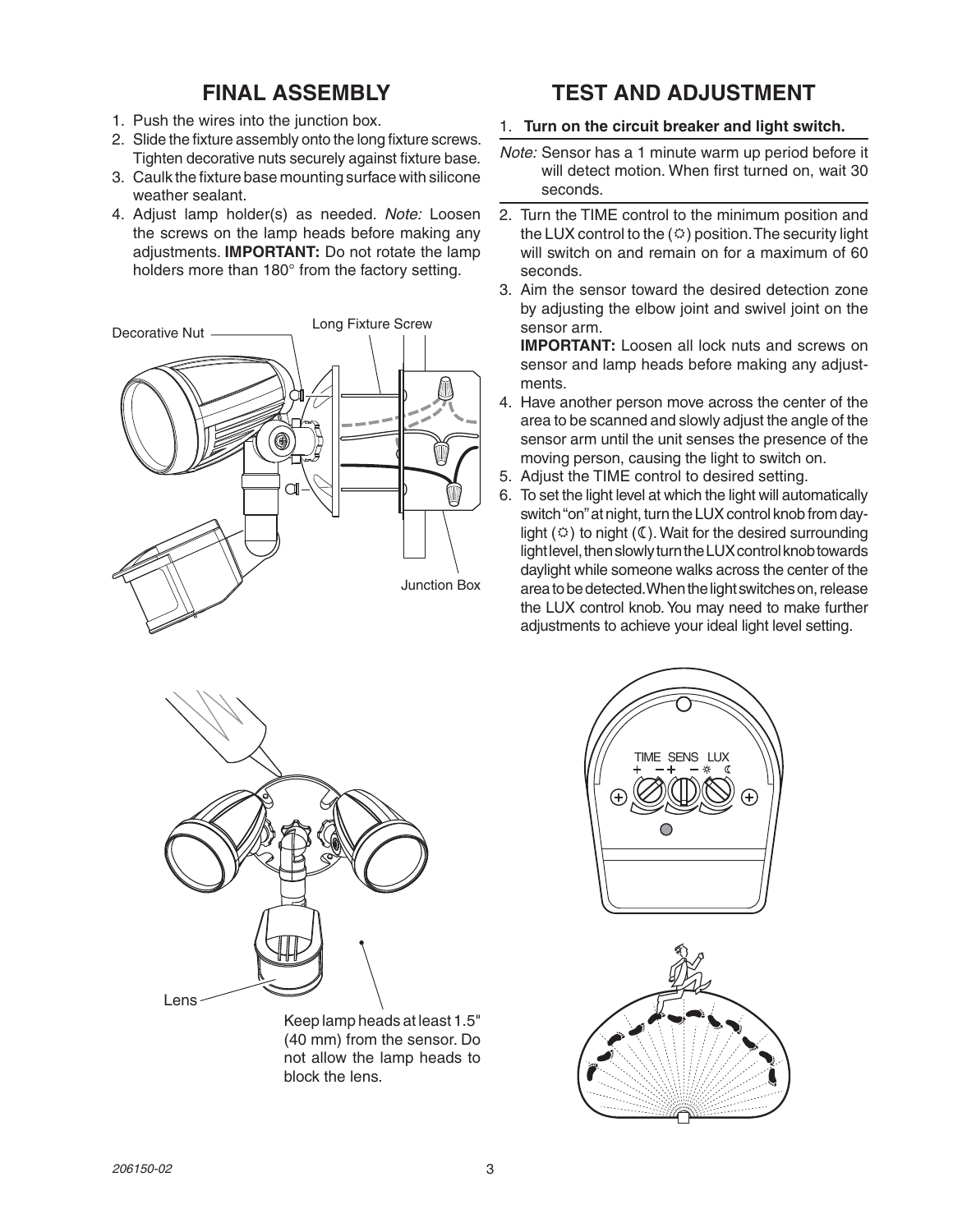#### **OPERATION**

Adjusting the duration time: The length of time that the light remains switched on after activation can be adjusted from 5 seconds to 5 minutes. Rotating the TIME knob from  $+$  to  $-$  will reduce the duration time.

Note: Once the light has been triggered by the PIR sensor, any subsequent detection will start the timed period again from the beginning.

Adjusting the LUX control level: The LUX control module has a built-in sensing device (photocell) that detects daylight and darkness. The  $(\circledcirc)$  position indicates that the light will work day and night. The  $(\mathbb{C})$  position indicates that the light will only work at night. You can control when the light comes on at a desired light level by adjusting the LUX knob.

Adjusting the sensitivity: The sensitivity refers to the maximum distance which the PIR sensor can be triggered by body movement. Turning the SENS knob from  $+$  to  $-$  will decrease the sensitivity.



Note: If fixture is mounted higher than 8 ft. (2.4 m), aiming the sensor down will reduce coverage distance. The detector is less sensitive to motion directly towards it.

#### **SPECIFICATIONS**

Range . . . . . . . . . . . Up to 40 ft. (12 m) [varies with surrounding temperature]. Sensing Angle . . . . . . Up to 180° Wattage . . . . . . . . . . Model 8422 - Max. 9 Watt LED Model 8421 - Max. 2 x 8 Watt LED Power Requirements . 120 VAC, 60 Hz Time Delay . . . . . . . . 5 seconds to 5 minutes (adjustable)

#### **TROUBLESHOOTING GUIDE**

| <b>SYMPTOM</b>                            | <b>POSSIBLE CAUSE</b>                                                                                                                                                                                                                                                                   | <b>SOLUTION</b>                                                                                                                                                                  |
|-------------------------------------------|-----------------------------------------------------------------------------------------------------------------------------------------------------------------------------------------------------------------------------------------------------------------------------------------|----------------------------------------------------------------------------------------------------------------------------------------------------------------------------------|
| Lights will not come on.                  | 1. Light switch is turned off.<br>2. Fuse is blown or circuit breaker is turned off.<br>3. Daylight turn-off is in effect.<br>4. Incorrect circuit wiring, if this is a new installation.<br>5. Light control aimed in wrong direction.                                                 | 1. Turn light switch on.<br>Replace fuse or turn circuit breaker on.<br>3. Recheck after dark.<br>4. Verify wiring is correct.<br>5. Re-aim light control to cover desired area. |
| Lights come on in day-<br>light.          | 1. Light control may be installed in a relatively dark<br>location.<br>2. LUX dial is turned toward daylight $(\circledcirc)$ .                                                                                                                                                         | 1. The fixture is operating normally under these condi-<br>tions.<br>2. Turn LUX dial toward night $(\mathbb{C})$ .                                                              |
| Lights come on for no<br>apparent reason. | 1. Light control may be sensing small animals or auto-<br>mobile traffic.<br>2. Sensitivity (SENS) dial is set too high.                                                                                                                                                                | 1. Re-aim light control.<br>2. Reduce sensitivity.                                                                                                                               |
| Lights stay on continu-<br>ously.         | 1. A lamp head is positioned too close to the light control<br>or pointed at nearby objects that cause heat to trigger<br>the light control.<br>2. The light control may be picking up a heat source<br>like an air vent, dryer vent, or brightly painted, heat-<br>reflective surface. | Reposition the lamp head away from the light control<br>or nearby objects.<br>2. Reduce sensitivity.                                                                             |
| Lights flash on and off.                  | 1. Heat or light from the lamp heads may be turning<br>the light control on and off.<br>2. Heat being reflected from other objects may be turn-<br>ing the light control on and off.                                                                                                    | Reposition the lamp head away from the light control<br>or turn LUX dial toward night $(\mathbb{C})$ .<br>2. Reposition light control.                                           |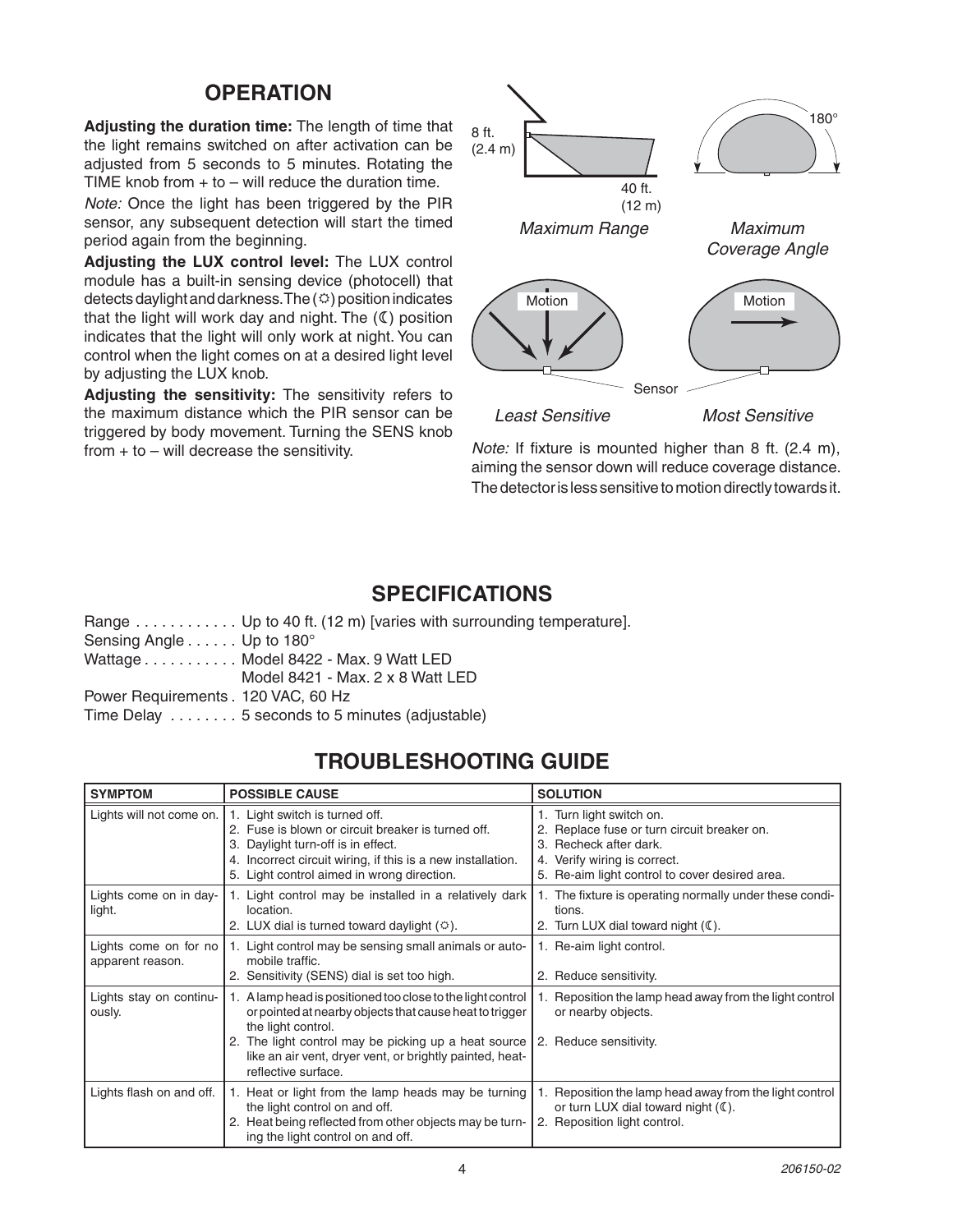## **TECHNICAL SERVICE**

Please call 1-800-858-8501 (English speaking only) for assistance before returning product to store.

If you experience a problem, follow this quide. You may also want to visit our Web site at: www.hzsupport.com. If the problem persists, call\* for assistance at 1-800-858-8501 (English speaking only), 8:00 AM to 5:00 PM CST (M-F). You may also write\* to:

HeathCo LLC, P.O. Box 90045

Bowling Green, KY 42102-9045

**ATTN: Technical Service** 

\* If contacting Technical Service, please have the following information available: Model Number, Date of Purchase, and Place of Purchase.

#### No Service Parts Available for this Product

Please keep your dated sales receipt, it is required for all warranty requests.

#### **THREE YEAR LIMITED WARRANTY**

This is a "Limited Warranty" which gives you specific legal rights. You may also have other rights which vary from state to state or province to province.

For a period of three years from the date of purchase, any malfunction caused by factory defective parts or workmanship will be corrected at no charge to you.

Not Covered - Repair service, adjustment and calibration due to misuse, abuse or negligence, light bulbs, batteries, and other expendable items are not covered by this warranty. Unauthorized service or modification of the product or of any furnished component will void this warranty in its entirety. This warranty does not include reimbursement for inconvenience, installation, setup time, loss of use, unauthorized service, or return shipping charges.

This warranty covers only HeathCo LLC assembled products and is not extended to other equipment and components that a customer uses in conjunction with our products.

THIS WARRANTY IS EXPRESSLY IN LIEU OF ALL OTHER WARRANTIES, EXPRESS OR IMPLIED, INCLUDING ANY WARRANTY. REPRESENTATION OR CONDITION OF MERCHANT ABILITY OR THAT THE PRODUCTS ARE FIT FOR ANY PARTICULAR PURPOSE OR USE, AND SPECIFICALLY IN LIEU OF ALL SPECIAL. INDIRECT. INCIDENTAL. OR CONSEQUENTIAL DAMAGES.

REPAIR OR REPLACEMENT SHALL BE THE SOLE REMEDY OF THE CUSTOMER AND THERE SHALL BE NO LIABILITY ON THE PART OF HEATHCO LLC FOR ANY SPECIAL, INDIRECT, INCIDENTAL, OR CONSEQUENTIAL DAMAGES, INCLUDING BUT NOT LIMITED TO ANY LOSS OF BUSINESS OR PROF-ITS, WHETHER OR NOT FORESEEABLE. Some states or provinces do not allow the exclusion or limitation of incidental or consequential damages, so the above limitation or exclusion may not apply to you. Please keep your dated sales receipt, it is required for all warranty requests.

HeathCo LLC reserves the right to discontinue products and to change specifications at any time without incurring any obligation to incorporate new features in products previously sold.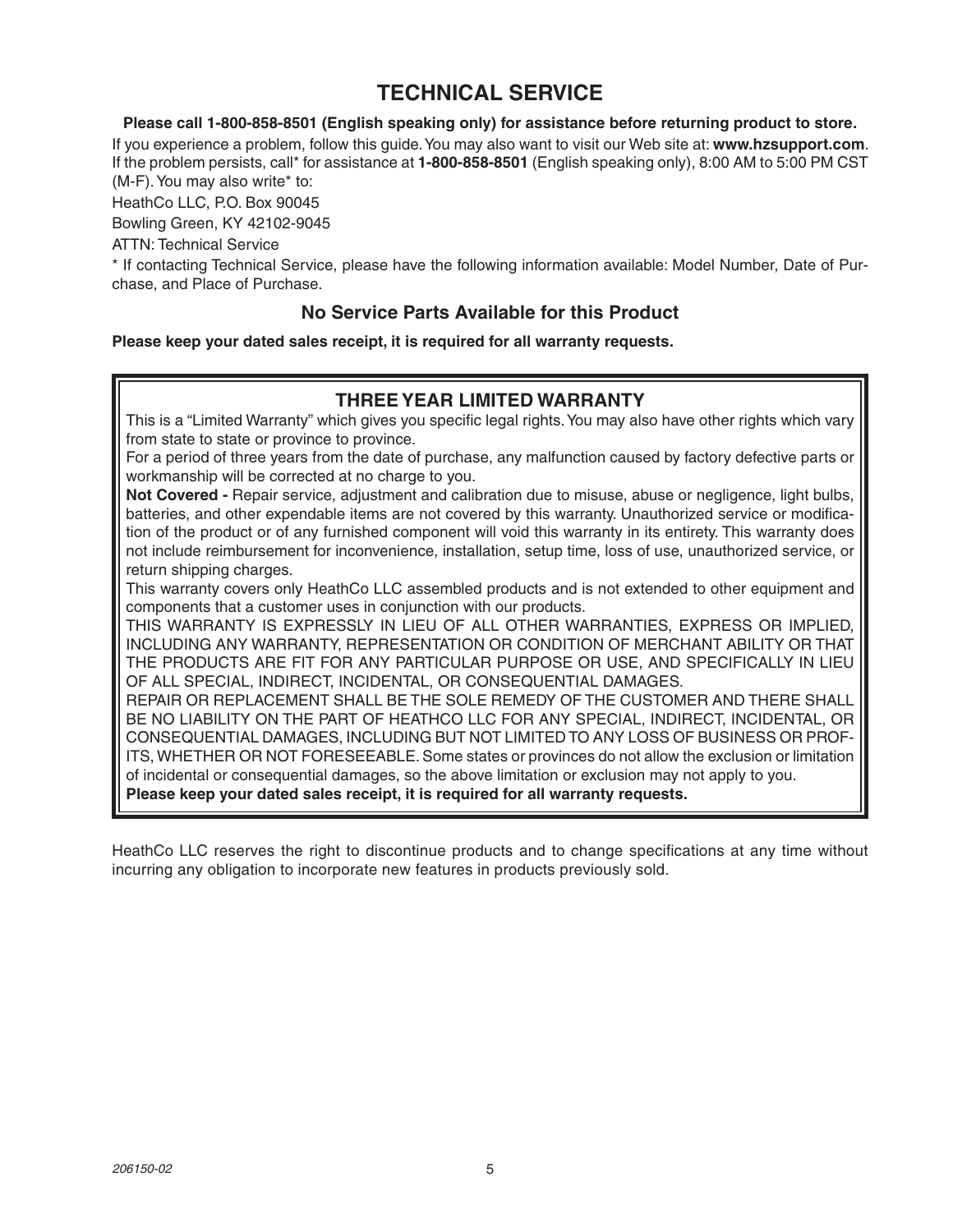

## **Luz de seguridad detectora de movimiento**

## **INSTALACIÓN PREVIA**

Para una fácil instalación escoja una luz con un interruptor de pared. **IMPORTANTE:** No lo use con temporizadores o atenuadores de luz.

Para un mejor funcionamiento, instale el aparato a casi 2.4 m del suelo. Nota: Si el aparato está instalado a más de 8 pies (2,4 m), si se apunta el detector hacia abajo se reducirá la distancia de cobertura.





 Modelo Modelo 8421 8422

#### **Características**

- Luz LED de movimiento.
- Opera automáticamente únicamente por la noche.

#### **Contenido del paquete**

- Luz de seguridad (vea el modelo de arriba)
- Tornillos cortos del soporte (2x)
- Tornillos grandes del aparato (2x)
- $\bullet$  Tuercas decorativas (2x)
- $\bullet$  Conectores de alambre (3x)
- Soporte de montaje (1x)

#### **Requisitos**

- El control de luz requiere 120 VCA.
- s **Algunos códigos requieren instalación por un electricista calificado.**
- Este producto debe ser usado con una caja de empalmes marcada para ser usada en lugares mojados.



 *Montaje en pared Montaje en alero*

Nota: La lámpara y el sensor debe montarse como se indica arriba, una vez instalado (según el tipo de instalación). Modelo 8421 mostrado arriba.

- 1. Retire el soporte de montaje de la parte posterior de la lámpara.
- 2. Esté seguro que los tornillos largos del aparato estén apretados a mano en el soporte de montaje.

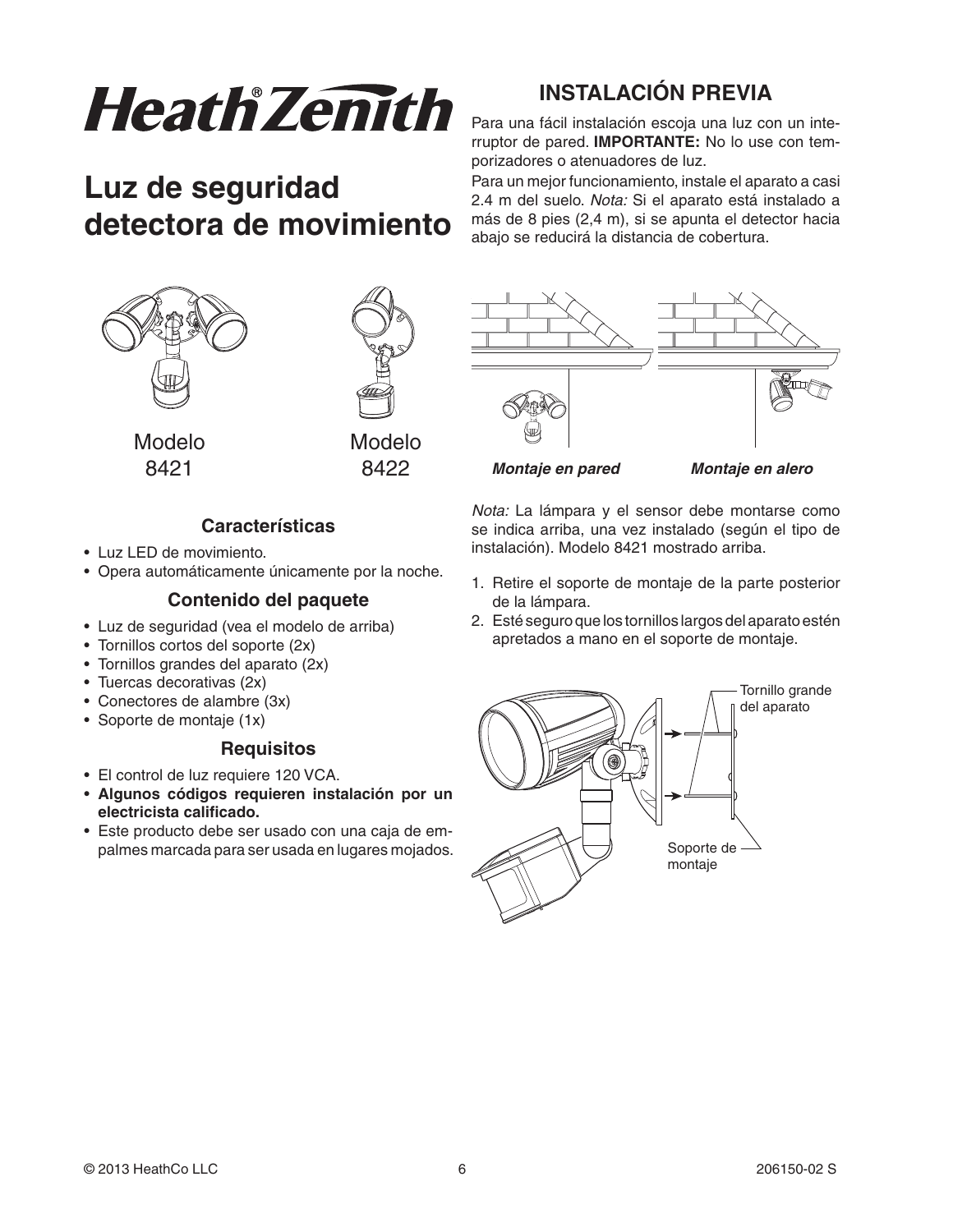## **INSTALACIÓN**

## **CABLEADO**

Nota: Todo el cableado debe realizarse de acuerdo con el Código Eléctrico Nacional usando tubería o algún otro medio aceptable. Póngase en contacto con **un electricista calificado si tiene alguna pregunta referente a la aptitud del sistema.**

 **ADVERTENCIA: Desconecte la energía en el fusible o cortacircuitos. Coloque cinta encima del interruptor de cortacircuitos y verifique que la energía está apagada en la luminaria.**

- 1. Quite el aparato de luz existente (si es necesario).
- 2. Pase los cables de la caja de conexiones por el centro de la abrazadera de montaje.
- 3. Sujete el soporte de montaje a la caja de conexiones con los tornillos cortos del soporte. Nota: Esté seguro que los tornillos largos del aparato estén alineados con los orificios de montaje del aparato antes de apretar el soporte a la caja de conexiones.



Conecte los cables de la caja de empalme con los cables del aparato de luz, como se muestra. Tuérazalos juntos y asegúrelos con un conector de cables.

#### **Método recomendado de conexión a tierra**

Use un "cable flexible" verde de tierra (no provisto) y tuerza un extremo con el cable desnudo del aparato y con el cable de a tierra de la caja. Asegúrelos con un conector de cables. Asegure el otro extremo del "cable flexible" con el tornillo de a tierra de la placa de montaje.



Si tiene una caja de empalme de metal, no necesita el "cable flexible". Si no está seguro del método de conexión a tierra, consulte con el código local de construcción.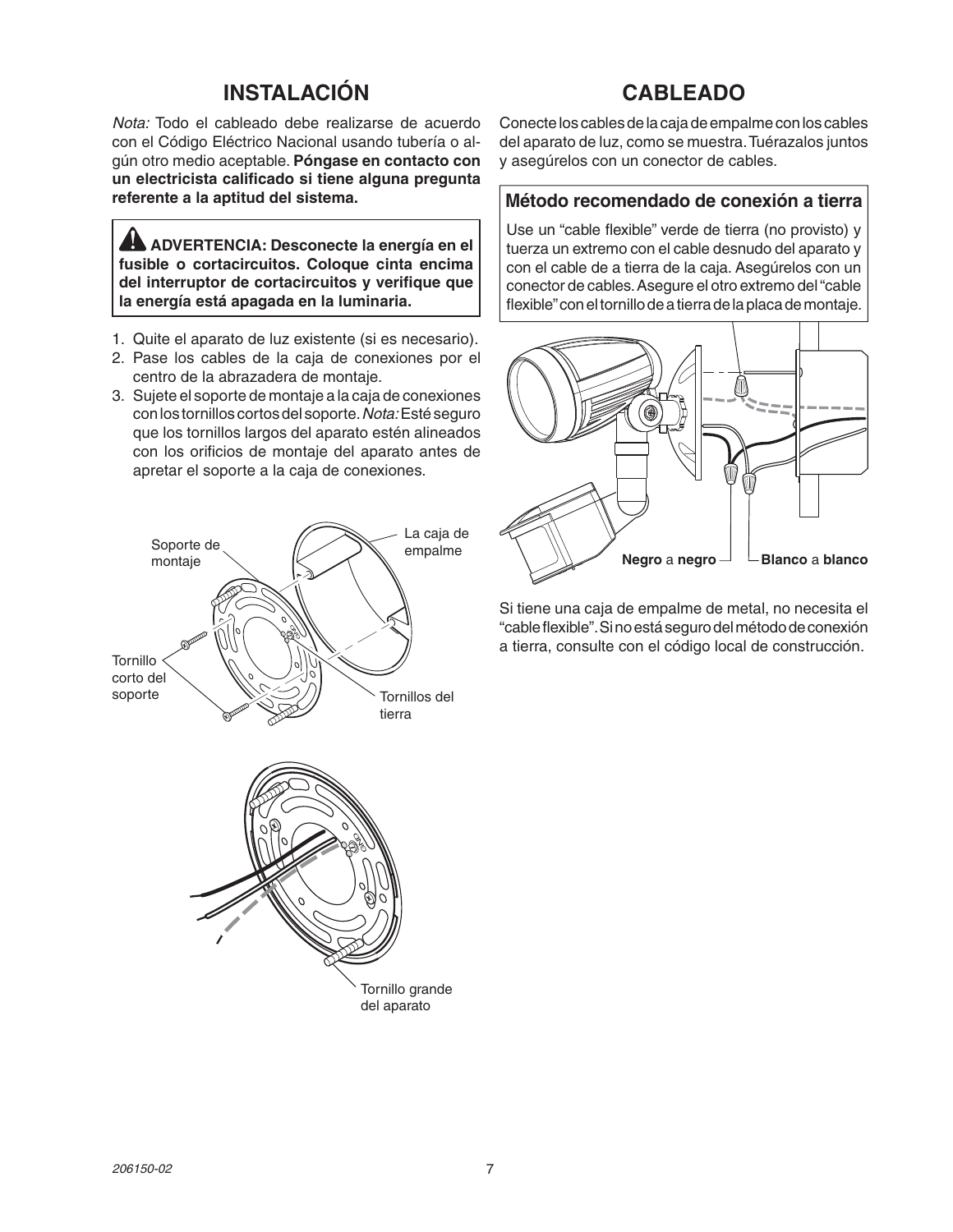## **MONTAJE FINAL**

- 1. Meta los alambres en la caja de empalme.
- 2. Deslice el coniunto lámpara en sus tornillos largos.
- 3. Calafatee la superficie de montaje de la base del aparato con un sellador de silicona contra la intemperie.
- 4. Regule el o los portalámparas según se reguiera. Nota: Afloje los tornillos en los cabezales de la lámpara antes de realizar cualquier regulación. **IMPORTANTE:** No gire el portalámparas más de 180<sup>°</sup> del ajuste hecho en fábrica.





Mantenga los cabezales de la lámpara por lo menos a 1.5" (40 mm) del detector. No deje que los cabezales de la lámpara bloqueen la placa difusora.

## **PRUEBAY AJUSTE**

#### 1. Prenda el cortacircuitos y el interruptor de luz.

- Nota: El detector tiene un tiempo de calentamiento de 1 minuto antes de empezar a detectar movimiento. Cuando lo encienda por primera vez, espere 30 segundos.
- 2. Gire el control TIME a la posición mínima y el control LUX a la posición  $(\circledcirc)$ . La luz de seguridad se conectará y quedará conectada por un máximo de 60 segundos.
- 3. Apunte el detector a la zona de detección deseada, haga esto regulando la unión acodada y la unión giratoria del brazo del detector.

**IMPORTANTE:** Afloje todas las contratuercas y tornillos en el detector y en los cabezales de la lámpara antes de efectuar cualquier regulación.

- 4. Pida a otra persona que camine a través del centro de la zona que va a controlarse y regule lentamente el ángulo del brazo del detector hasta que la unidad detecte la presencia del movimiento de la persona, encendiendo la lámpara.
- 5. Requie el control TIME al ajuste deseado.
- 6. Para calibrar el nivel de luz al cual la lámpara se "encenderá" automáticamente, gire la perilla de control LUX de luz diurna( $\circ$ ) a noche ( $\circ$ ). Espere que haya el nivel de luz ambiental deseado, luego gire lentamente la perilla de control LUX hacia luz diurna mientras alguien camina por el centro de la zona que va a detectarse. Cuando la luz se enciende, suelte la perilla de control LUX. Puede que necesite realizar regulaciones adicionales para conseguir el ajuste ideal del nivel de luz.



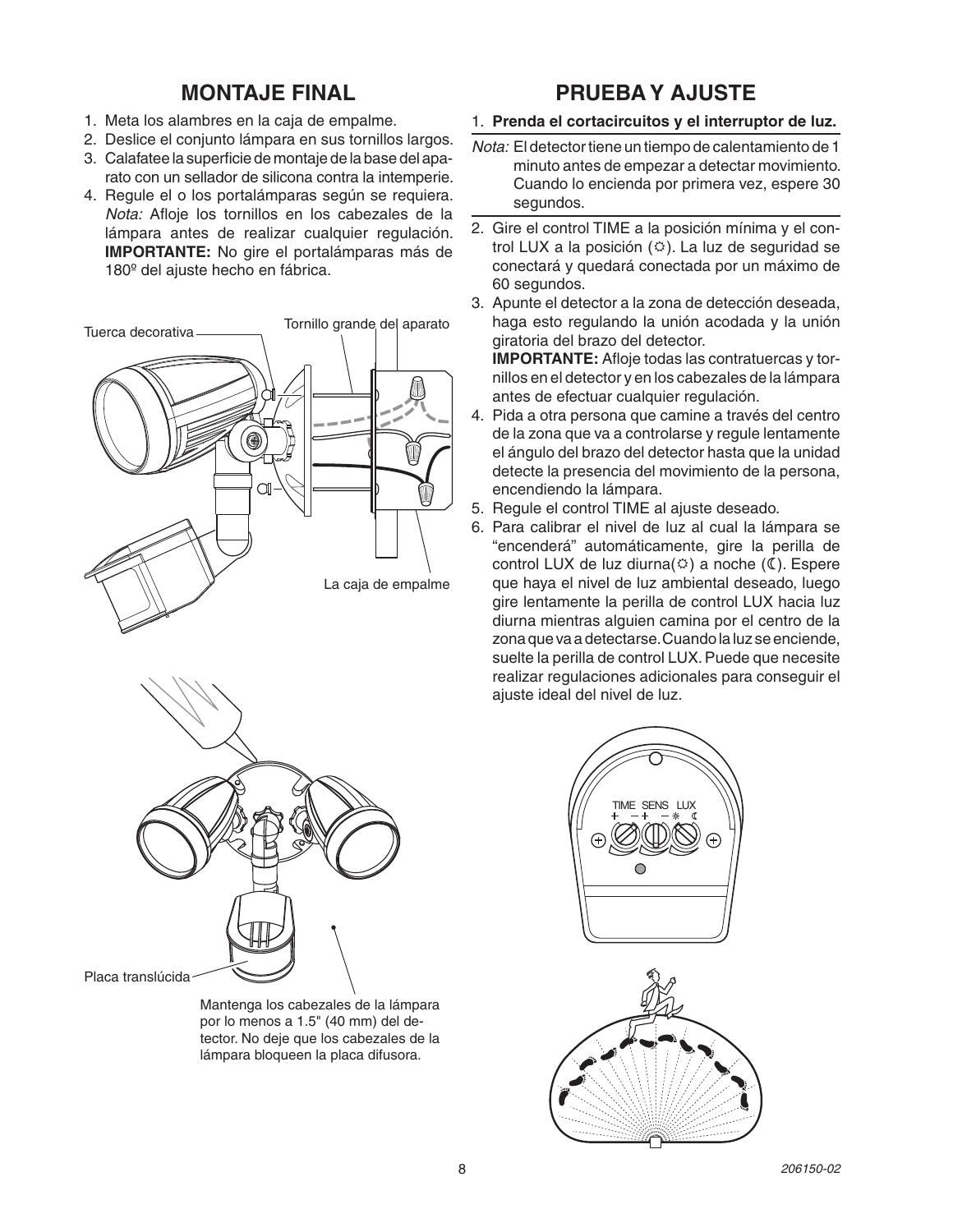## **OPERACIÓN**

Regulación del tiempo de duración: El lapso de tiempo que la lámpara permanece encendida luego de su activación puede regularse de 5 segundos a 5 minutos. Al girar la perilla TIME de + a - se reducirá el tiempo de duración.

Nota: Una vez que la luz ha sido activada por el detector PIR, cualquier detección subsiguiente hará de nuevo reiniciar desde el principio el tiempo calibrado.

Regulación del nivel del control LUX: El módulo de control LUX tiene incorporado un dispositivo detector (fotocélula) que detecta la luz diurna y la oscuridad. La posición ( $\circ$ ) indica que la lámpara va a trabajar día y noche. La posición (C) indica que la luz solamente trabajará por la noche. Usted puede controlar el instante en que la luz se enciende a un nivel de luz deseado regulando con la perilla LUX.

Regulación de la sensibilidad: La sensibilidad hace referencia a la distancia máxima a la cual el detector PIR puede ser activado por un cuerpo en movimiento. Al girar la perilla SENS de  $+ a$  - disminuirá la sensibilidad.



Nota: Si el aparato está instalado a más de 8 pies (2,4 m), si se apunta el detector hacia abajo se reducirá la distancia de cobertura.

El detector es menos sensible del movimiento que se dirige hacia él.

## **ESPECIFICACIONES**

| Ángulo de sensibilidad Hasta 180° |                                         |
|-----------------------------------|-----------------------------------------|
|                                   |                                         |
|                                   | Modelo 8421 - 2 LEDs de 8 vatios máximo |
|                                   |                                         |
|                                   |                                         |

## **GUIA DE INVESTIGACION DE AVERIAS**

| <b>SÍNTOMA</b>                                               | <b>POSIBLE CAUSA</b>                                                                                                                                                                           | <b>SOLUCIÓN</b>                                                                                                                                       |
|--------------------------------------------------------------|------------------------------------------------------------------------------------------------------------------------------------------------------------------------------------------------|-------------------------------------------------------------------------------------------------------------------------------------------------------|
| La luz no se enciende.                                       | 1. El interruptor de luz está apagado.<br>2. El fusible está quemado o el cortacircuitos está<br>apagado.                                                                                      | 1. Encienda el interruptor de luz.<br>2. Cambie el fusible encienda el disyuntor.                                                                     |
|                                                              | 3. La desconexión de luz del día está en efecto.<br>4. Alambrado incorrecto, si ésta es una nueva instala-<br>ción.                                                                            | 3. Compruébelo cuando comience la obscuridad.<br>4. Verifique que el cableado esté correcto.                                                          |
|                                                              | 5. El control de luz está apuntando en dirección inco-<br>rrecta.                                                                                                                              | 5. Vuelva a apuntar el control de luz para que cubra el<br>área deseada.                                                                              |
| La luz se prende durante $\vert$<br>el día.                  | 1. El control de luz puede estar instalado en un lugar<br>relativamente oscuro.<br>2. El cuadrante LUX es girado hacia luz diurna (0).                                                         | 1. El aparato está funcionando normalmente bajo estas<br>condiciones.<br>2. Gire el cuadrante luz hacia noche (C).                                    |
| La luz se prende sin $\vert$<br>ninguna razón apa-<br>rente. | 1. El control de luz puede estar detectando animales<br>pequeños o el trásito de automóviles.<br>2. El cuadrante de sensibilidad (SENS) está puesto<br>demasiado alto.                         | 1. Reapunte el control de luz.<br>2. Reduzca la sensibilidad.                                                                                         |
| La luz se queda prendida<br>continuamente.                   | 1. El faro está muy cerca del control de luz o apuntando<br>a objetos cercanos que generan calor y activan el<br>control de luz.                                                               | Reubique el faro lejos del control de luz o de objetos<br>cercanos.                                                                                   |
|                                                              | 2. El control de luz está apuntando hacia una fuente de<br>calor tal como un conducto de aire, de secadora o hacia<br>una superficie con pintura brillante y que refleja el calor.             | 2. Reduzca la sensibilidad.                                                                                                                           |
| La luz se prende y se<br>apaga.                              | 1. El calor o la luz de los faros puede estar encendiendo<br>y apagando el control de luz.<br>2. El calor reflejado por otros objetos puede estar<br>encendiendo y apagando el control de luz. | 1. Vuelva a colocar el cabezal de la lámpara alejado del<br>control de luz o gire el cuadrante LUX hacia noche (C).<br>2. Reubique el control de luz. |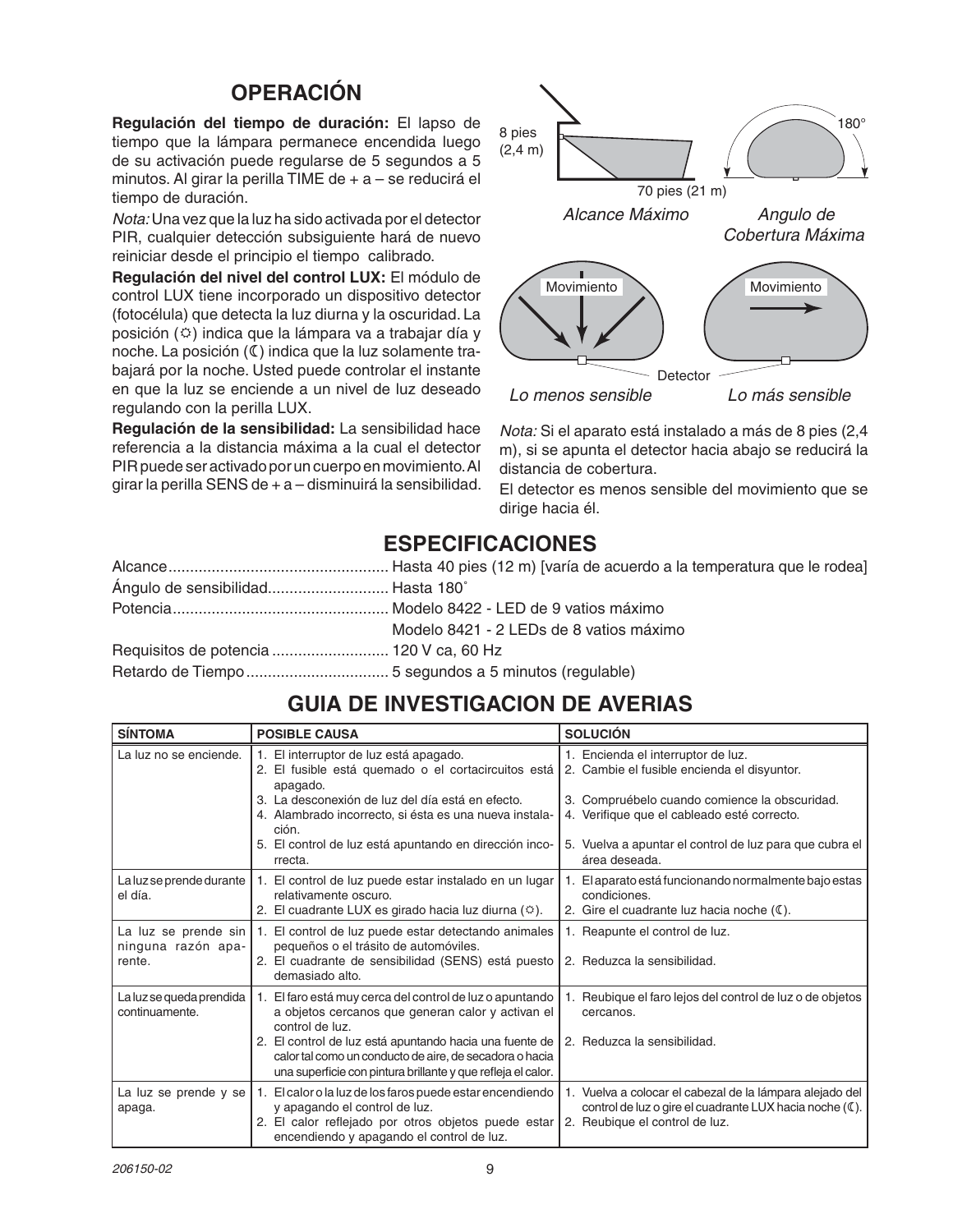## **SERVICIO TÉCNICO**

#### Favor de llamar al 1-800-858-8501 (sólo para hablar en inglés) para pedir ayuda antes de devolver el producto a la tienda.

Si tiene algún problema, siga esta quía. Usted puede también visitar nuestro sitio Web: www.hzsupport.com. Si el problema continúa, llame al 1-800-858-8501 (sólo para hablar en inglés), de 8:00 AM a 5:00 PM CST (L-V). Usted puede también escribir a:

HeathCo LLC, P.O. Box 90045

Bowling Green, KY 42102-9045

ATTN: Technical Service (Servicio Técnico)

\* Si se llama al Servicio Técnico, por favor tener lista la siguiente información: Número de Modelo, Fecha de compra y Lugar de compra.

#### No hay piezas de servicio disponibles para este producto.

Por favor guarde su recibo de venta fechado; se lo requiere para cualquier solicitud de garantía.

#### GARANTÍA LIMITADA A 3 AÑOS

Esta es una "Garantía Limitada" que le da a Ud. derechos legales específicos. Usted puede también tener otros derechos que varían de estado a estado o de provincia a provincia.

Por un período de 3 años desde la fecha de compra, cualquier mal funcionamiento ocasionado por partes defectuosas de fábrica o mano de obra será corregido sin cargo para Ud.

No cubierto - Servicio de reparación, ajuste y calibración debido al mal uso, abuso o negligencia, bombillas, baterías, u otras partes fungibles no están cubiertas por esta garantía. Los Servicios no autorizados o modificaciones del producto o de cualquier componente que se provee invalidarán esta garantía en su totalidad. Esta garantía no incluye reembolso por inconveniencia, instalación, tiempo de instalación, perdida de uso, servicio no autorizado, o costos de transporte de retorno.

Esta garantía cubre solamente los productos ensamblados por HeathCo LLC y no se extiende a otros equipos o componentes que el consumidor usa junto con nuestros productos.

ESTA GARANTÍA ESTÁ EXPRESAMENTE EN LUGAR DE OTRAS GARANTÍAS, EXPRESADAS O SO-BREENTENDIDAS, INCLUYENDO CUALQUIER GARANTÍA, REPRESENTACIÓN O CONDICIÓN DE COMERCIABILIDAD O QUE LOS PRODUCTOS SE ADAPTEN PARA CUALQUIER PROPÓSITO O USO EN PARTICULAR, Y ESPECIFICAMENTE EN LUGAR DE TODOS LOS DAÑOS ESPECIALES, INDIREC-TOS, INCIDENTALES Y CONSECUENTES.

LA REPARACIÓN O EL REEMPLAZO DEBERÍA SER LA ÚNICA SOLUCIÓN DEL CLIENTE Y NO HABRÁ RESPONSABILIDAD POR PARTE DE HEATHCO LLC POR CUALQUIER DAÑO ESPECIAL, INDIRECTO, INCIDENTAL O CONSECUENTE, INCLUIDOS PERO NO LIMITADOS A CUALQUIER PÉRDIDA DE NE-GOCIO O GANACIAS SEAN O NO PREVISIBLES. Algunos estados o provincias no permiten la exclusión o limitación de daños incidentales o consecuentes, de modo que la limitación o exclusión arriba indicada puede que no se aplique a Ud.

Por favor guarde su recibo de venta fechado; se lo requiere para cualquier solicitud de garantía.

HeathCo LLC se reserva el derecho de descontinuar productos y de cambiar especificaciones a cualquier momento sin incurrir en ninguna obligación de tener que incorporar nuevas características en los productos vendidos con anterioridad.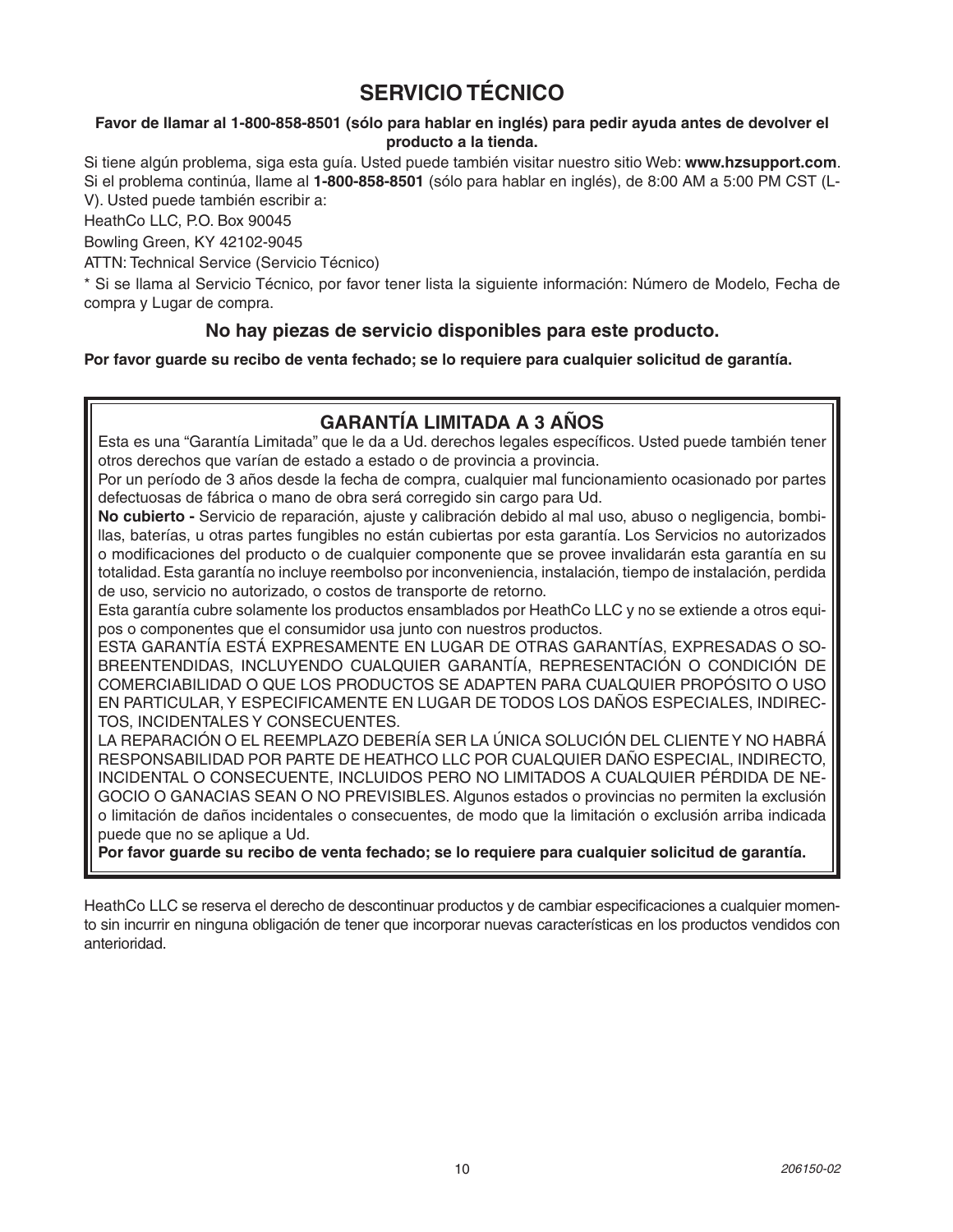# **HeathZenith**

# Éclairage de sécurité à détecteur de mouvement



#### **Caractéristiques**

- Éclairage à détecteur de mouvement à DEL.
- Fonctionne automatiquement rien que la nuit.

#### Contenu de l'emballage

- · Éclairage de sécurité (voir modèle ci-dessus)
- Vis de support courtes (2x)
- Longues vis d'éclairage (2x)
- $\bullet$  Écrous décoratifs (2x)
- Serre-fils  $(3x)$
- Fixation de montage  $(1x)$

#### **Exigences**

- La commande d'éclairage nécessite une alimentation de 120 V c.a.
- Certains codes de bâtiment locaux peuvent exiger que l'installation soit faite par un électricien qualifié.
- Ce produit est conçu pour être utilisé avec une boîte de jonction portant une indication d'utilisation possible en milieu humide.

## **PRÉ-INSTALLATION**

Pour faciliter l'installation, choisir un appareil d'éclairage devant être remplacé et qui est déjà commandé par un interrupteur. IMPORTANT : Ne PAS utiliser avec des gradateurs de lumière ou des minuteries.

Pour assurer un rendement optimum, monter le luminaire à environ 2,4 m au-dessus du sol. Note : Lorsque le luminaire est installé à une hauteur supérieure à 8 pi (2,4 m), le fait de diriger le détecteur vers le bas réduit la portée de la couverture.



Remarque : Le luminaire et capteur devraient être montés comme montré ci-dessus au cours de l'installation (selon le type d'installation.) Modèle 8421 illustré ci-dessus.

- 1. Enlever la fixation de montage de l'arrière de l'appareil d'éclairage.
- 2. S'assurer que les longues vis d'éclairage sont serrées à la main contre la fixation de montage.

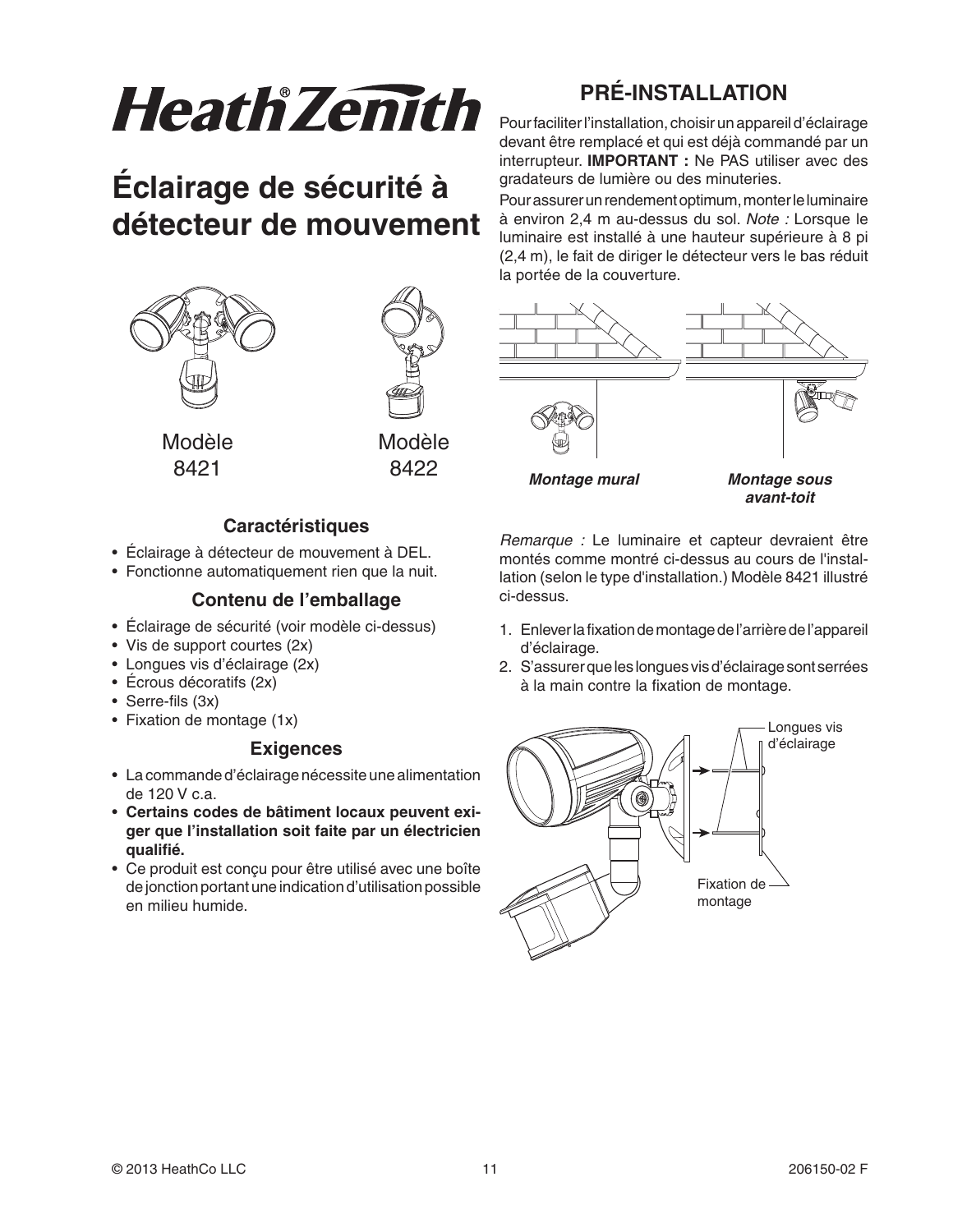#### **INSTALLATION**

## CÂBLAGF

Remarque : Le câblage doit être conforme aux exigences du Code national de l'électricité et être installé dans des canalisations ou autres dispositifs acceptables. Si vous avez des doutes concernant la convenance du système, consultez un électricien reconnu.

A MISE EN GARDE : Coupez l'alimentation au disjoncteur ou au fusible. Mettez le ruban gommé sur l'interrupteur du disjoncteur et vérifiez que l'alimentation est coupée au montage.

- 1. Enlever l'appareil d'éclairage existant (si besoin est).
- 2. Insérer les fils de la boîte de connexion par le milieu de la fixation de montage.
- 3. Attacher la fixation de montage à la boîte de connexion en utilisant les vis de support courtes. Remarque : S'assurer que les lonques vis d'éclairage sont alignées avec les orifices de montage de l'éclairage avant de resserrer la fixation à la boîte de connexion.



Torsader les fils de la boîte de jonction avec ceux de la commande d'éclairage. Les fixer ensemble à l'aide de serre-fils.

#### Méthode de mise à la terre recommandée

Utilisez une «queue de cochon» verte (non fournie) et torsadez-en une extrémité avec le fil nu du luminaire et le fil de terre de la boîte de jonction. Utilisez un serrefils. Fixez l'autre extrémité de la «queue de cochon» avec la vis de terre (GND) sur la plaque de montage.



Si la boîte de jonction est en métal, vous pourriez nécessiter une «queue de cochon» verte. Si vous avez des doutes sur la méthode de mise à la terre, consultez votre code du bâtiment.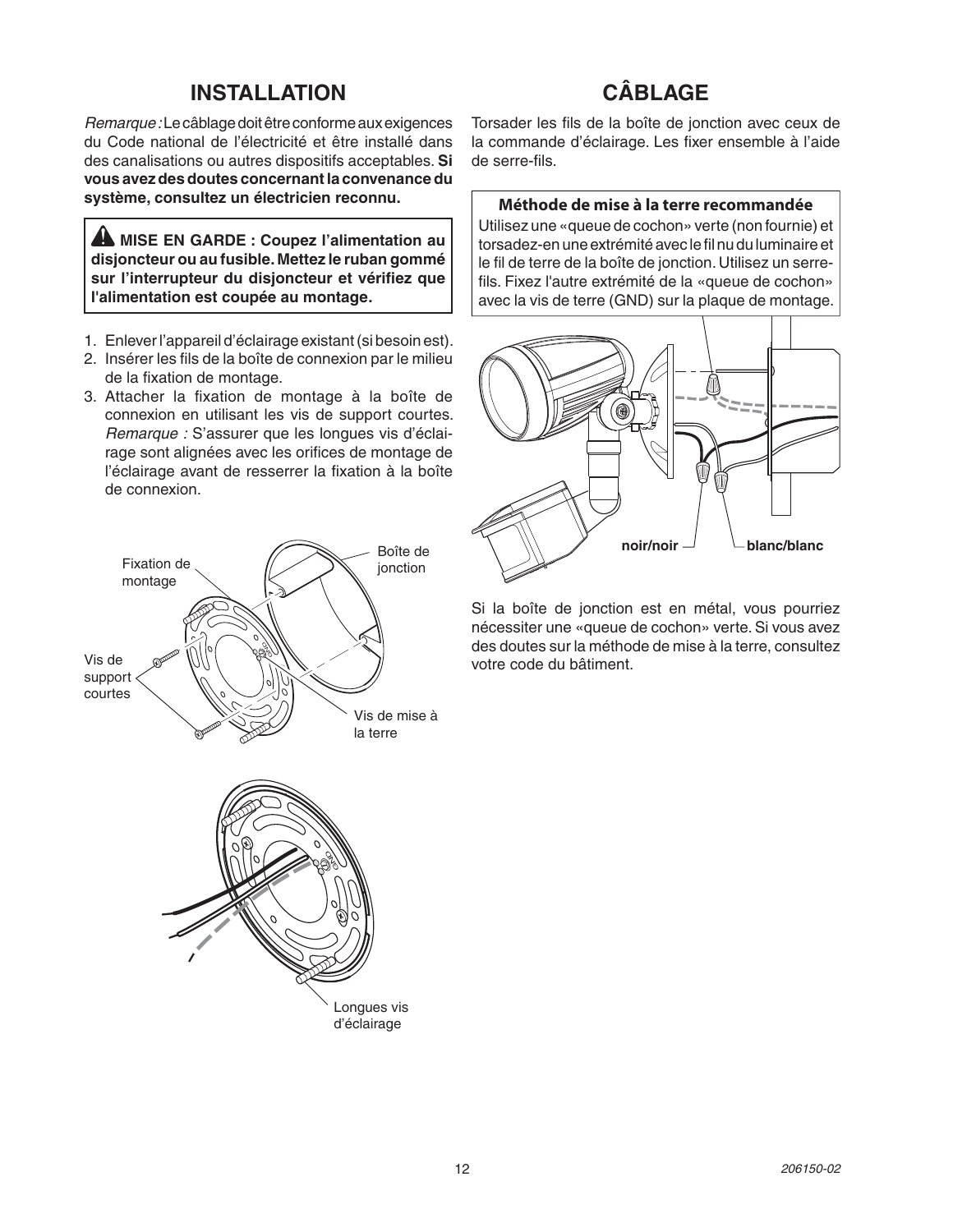## **ASSEMBLAGE FINAL**

- 1. Repoussez les fils dans la boîte de raccordement.
- 2. Faire glisser l'assemblage de l'éclairage sur les lonques vis d'éclairage.
- 3. Calfeutrer la surface de montage du socle avec du mastic silicone à l'épreuve des intempéries.
- 4. Ajuster les douilles de lampe au besoin. Remarque : Desserrer les vis des têtes d'éclairage avant de procéder à tout ajustement que ce soit. IMPORTANT : Ne pas faire pivoter les douilles de lampe à plus de 180° du réglage d'usine.





Gardez les têtes de lampe à au moins 1.5" (40 mm) du capteur. Ne laissez pas les têtes de lampe bloquer la lentille.

## **ESSAIS ET RÉGLAGES**

- 1. Mettre en circuit le disjoncteur et l'interrupteur d'éclairage.
- Remarque : Le capteur a une période d'attente d'une minute avant de pouvoir détecter un mouvement. Lors de la première mise en marche, attendre 30 secondes.
- 2. Tourner la commande TEMPS (TIME) à la position minimum et la commande LUX à la position  $($   $\circ$ ). La lumière de sécurité se mettra en marche et restera ainsi pendant 60 secondes maximum.
- 3. Diriger le capteur vers la zone de détection désirée en ajustant le joint du coude et le joint pivotant sur le bras du capteur.

**IMPORTANT :** Desserrer tous les écrous et vis de blocage du capteur et les têtes d'éclairage avant de procéder à tout ajustement que ce soit.

- 4. Demander à une autre personne de se mettre au milieu de la zone devant être scannée et ajuster lentement l'angle du bras du capteur jusqu'à ce que l'appareil détecte la présence de la personne qui bouge et que la lumière s'allume.
- 5. Ajuster la commande TEMPS au réglage désiré.
- 6. Pour régler le niveau d'éclairage au moment de la « mise en marche » automatique la nuit, tourner le bouton LUX de jour ( $\circledcirc$ ) à nuit ( $\circledcirc$ ). Attendre le niveau d'éclairage désiré puis tourner lentement le bouton LUX vers « jour » quand quelqu'un marche au centre du périmètre de détection. Quand la lumière s'allume, relâcher le bouton LUX. Il se peut que vous vouliez faire d'autres ajustements pour atteindre le niveau d'éclairage idéal.



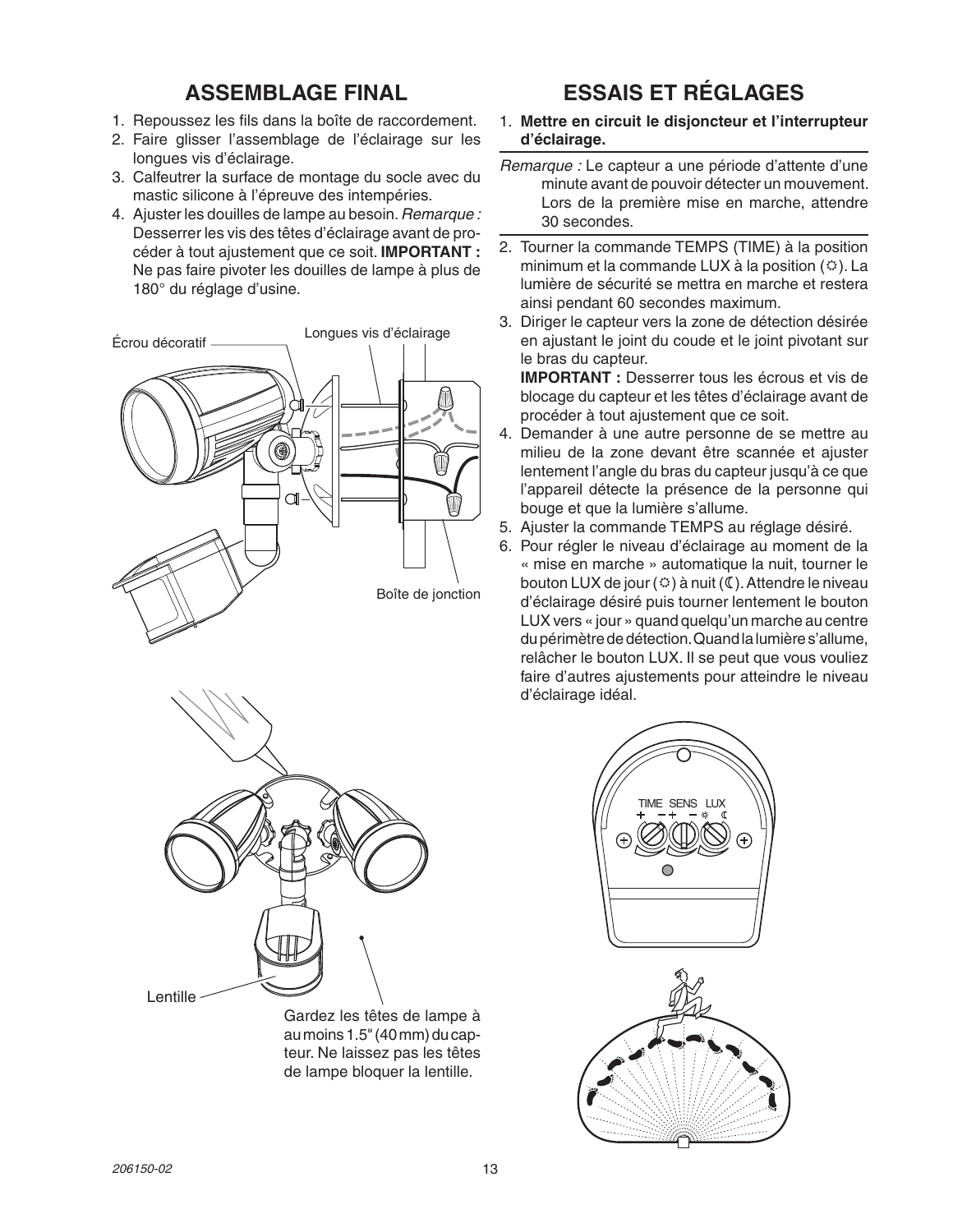## **FONCTIONNEMENT**

Aiustement de la durée : La période de temps que la lumière reste allumée après activation peut être ajustée de 5 secondes à 5 minutes. En tournant le bouton TEMPS de + à -, la période de temps sera réduite.

Remarque : Une fois que la lumière est déclenchée par le détecteur IRP, toute détection subséquente recommencera la période établie depuis le début.

Ajustement de la commande LUX : Le module de commande LUX est doté d'un capteur (photocellule) qui détecte la lumière et l'obscurité. La position  $(\circledcirc)$  indique que la lumière fonctionnera jour et nuit. La position (C) indique que la lumière fonctionnera seulement de nuit. Vous pouvez contrôler le moment où la lumière s'allume au niveau d'éclairage désiré en ajustant le bouton LUX.

Ajustement de la sensibilité : La sensibilité correspond à la distance maximale à laquelle le capteur IRP peut être déclenché par un mouvement du corps. En tournant le bouton SENS de + à -, la sensibilité diminuera.



Remarque : Lorsque le luminaire est installé à une hauteur supérieure à 8 pi (2,4 m), le fait de diriger le détecteur vers le bas réduit la portée de la couverture. Le détecteur est moins sensible au mouvement dans sa direction.

## **FICHE TECHNIQUE**

| Angle de détection Jusqu'à 180°          |                                |
|------------------------------------------|--------------------------------|
|                                          |                                |
|                                          | Modèle 8421 – DEL 2 x 8 W max. |
| Alimentation électrique  120 V CA, 60 Hz |                                |
|                                          |                                |

## **GUIDE DE DÉPANNAGE**

| <b>SYMPTÔME</b>                                | <b>CAUSE POSSIBLE</b>                                                                                                                                                                                                                                                                                                                    | <b>SOLUTION</b>                                                                                                                                                                                                                                                           |
|------------------------------------------------|------------------------------------------------------------------------------------------------------------------------------------------------------------------------------------------------------------------------------------------------------------------------------------------------------------------------------------------|---------------------------------------------------------------------------------------------------------------------------------------------------------------------------------------------------------------------------------------------------------------------------|
| L'éclairage ne s'allume<br>pas.                | 1. L'interrupteur d'éclairage est hors tension.<br>2. Le fusible a sauté ou le disjoncteur a été déclenché.<br>3. Le dispositif de coupure pendant le jour fonctionne.<br>4. Mauvais câblage du circuit, dans le cas d'une nouvelle<br>installation.<br>5. La commande d'éclairage est orientée dans la mau-<br>vaise direction.         | 1. Mettre l'interrupteur sous tension.<br>2. Remplacer le fusible ou réenclencher le disjoncteur.<br>3. Vérifiez à nouveau à la noirceur.<br>4. S'assurer que le câblage est approprié.<br>5. Modifiez l'orientation de la commande afin de couvrir<br>la zone souhaitée. |
| plein jour.                                    | L'éclairage s'allume en   1. La commande peut être installée dans un endroit<br>relativement sombre.<br>2. Le cadran LUX est tourné vers « jour » $(\circledcirc)$ .                                                                                                                                                                     | 1. Le luminaire fonctionne normalement dans de telles<br>conditions.<br>2. Tourner le cadran LUX vers « nuit » (C).                                                                                                                                                       |
| L'éclairage s'allume<br>sans raison apparente. | 1. La commande peut détecter de petits animaux ou<br>la circulation automobile.<br>2. Le cadran de sensibilité (SENS) est à un réglage<br>trop élevé.                                                                                                                                                                                    | 1. Modifiez l'orientation de la commande.<br>2. Réduire la sensibilité.                                                                                                                                                                                                   |
| L'éclairage reste allumé<br>continuellement.   | 1. L'un des projecteurs est placé trop près de la com-<br>mande ou est orienté vers un objet à proximité, dont<br>la chaleur entraîne le déclenchement de l'appareil.<br>2. La commande d'éclairage est pointée vers une source<br>de chaleur comme un évent, une sortie de sécheuse,<br>ou une surface claire qui réfléchit la chaleur. | Modifiez l'orientation du projecteur de sorte qu'il ne<br>1.<br>soit pas dirigé vers la commande ni vers un objet à<br>proximité.<br>Réduire la sensibilité.<br>2.                                                                                                        |
| L'éclairage clignote.                          | 1. La chaleur ou la lumière des projecteurs active et<br>désactive l'éclairage.<br>2. La chaleur réfléchie par des objets active et désactive<br>l'éclairage.                                                                                                                                                                            | Repositionner la tête d'éclairage à l'écart de la com-<br>1.<br>mande de lumière ou tourner le cadran LUX vers «<br>nuit » $(\mathbb{C})$ .<br>2. Déplacez la commande.                                                                                                   |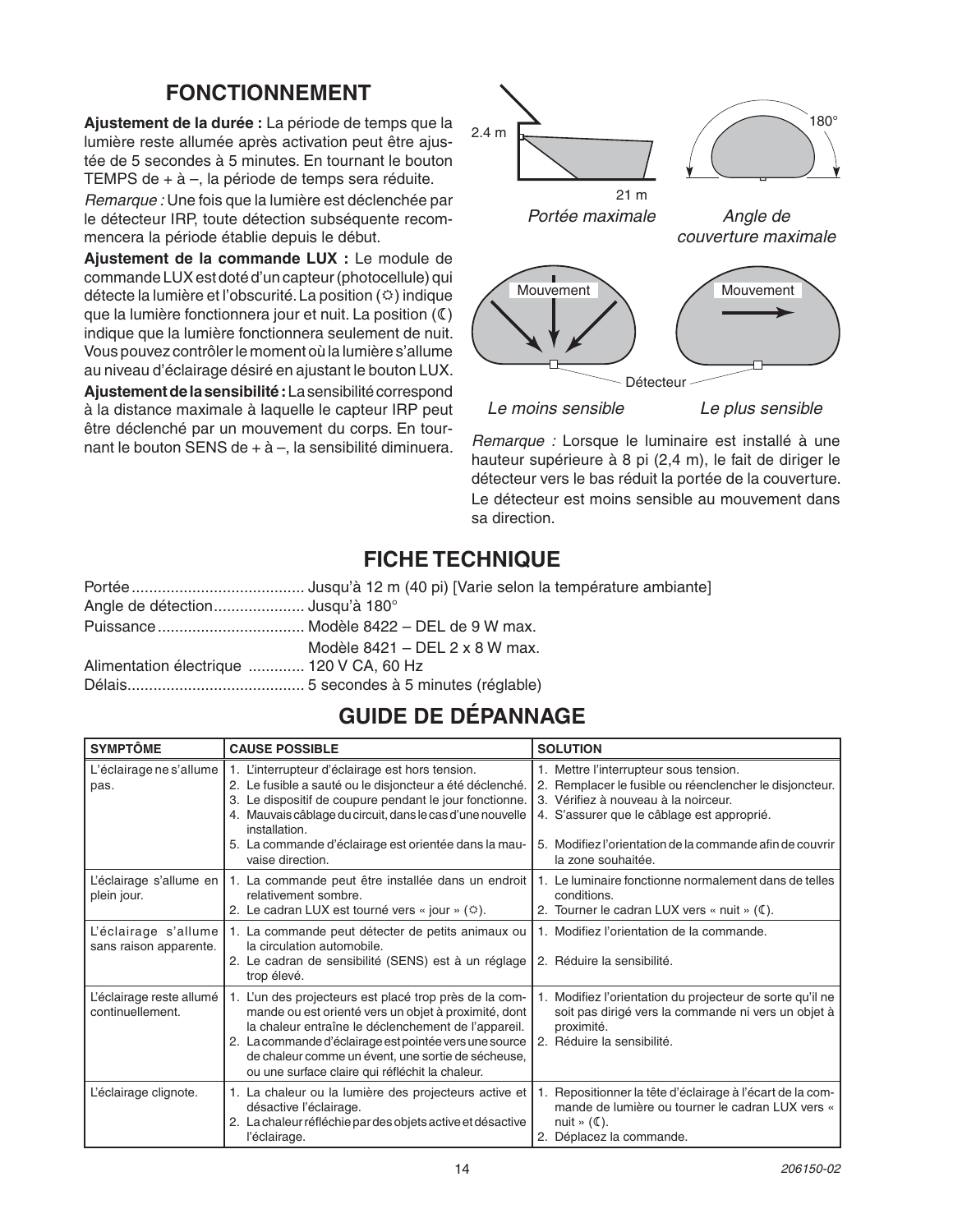## **SERVICE TECHNIQUE**

#### Veuillez faire le 1 800 858-8501 (service en anglais seulement) pour obtenir de l'aide avant de retourner l'article au magasin.

En cas de problème, suivez ce quide. Vous pouvez aussi visiter notre site Web à www.hzsupport.com. Si le problème persiste, composez<sup>\*</sup> le 1 800 858-8501 (service en anglais seulement), entre 8 h 00 et 17 h 00, HNC, du lundi au vendredi. Vous pouvez aussi écrire au :

HeathCo LLC. P.O. Box 90045

Bowling Green, KY 42102-9045

ATTN: Technical Service (Service technique)

\* Lors d'un appel au service technique, veuillez avoir les renseignements suivants à portée de main : numéro du modèle, date d'achat et endroit de l'achat.

#### Aucune pièce de rechange n'est disponible pour ce produit.

Veuillez conserver le reçu portant la date d'achat; vous en aurez besoin pour toutes vos demandes liées à la garantie.

#### **GARANTIE LIMITÉE DE 3 ANS**

Il s'agit d'une « Garantie limitée » qui vous confère des droits juridiques spécifiques. Vous pouvez également jouir d'autres droits, variables d'une province à l'autre.

Pendant une période de 3 ans à compter de la date d'achat, toute anomalie de fonctionnement imputable à un vice de matériau ou de main-d'oeuvre sera corrigée gratuitement.

Exclusions de la garantie - Réparations, réglage et calibrage dus à une mauvaise utilisation, un mauvais traitement ou à la négligence. Les ampoules, les piles et des autres articles non durables ne sont pas couverts par cette garantie. Le service non autorisé ou la modification du produit ou d'un ou l'autre de ses composants fournis invalidera totalement la présente garantie. Cette garantie n'inclut pas le remboursement pour le dérangement, l'installation, le réglage, la perte d'utilisation, le service non autorisé ou les frais d'expédition pour le renvoi de la marchandise.

La garantie ne couvre que les produits assemblés HeathCo LLC et ne s'étend pas aux autres équipements et composants que le client pourrait utiliser conjointement avec nos produits.

CETTE GARANTIE TIENT EXPRESSÉMENT LIEU DE TOUTES AUTRES GARANTIES, EXPLICITES OU IMPLICITES, Y COMPRIS DE TOUTE GARANTIE DE REPRÉSENTATION OU DE CONDITION DE CONVENANCE À LA COMMERCIALISATION OU À L'EFFET QUE LES PRODUITS CONVIENNENT À UN BUT OU À UNE UTILISATION PARTICULIÈRE, ET SPÉCIFIQUEMENT DE TOUS DOMMAGES SPÉCIAUX, DIRECTS. INDIRECTS OU SECONDAIRES.

LE REMPLACEMENT OU LA RÉPARATION CONSTITUENT LE SEUL RECOURS DU CLIENT ET HEA-THCO LLC NE POURRA ÊTRE TENUE RESPONSABLE DE TOUS DOMMAGES SPÉCIAUX, DIRECTS, INDIRECTS OU SECONDAIRES, Y COMPRIS, SANS S'Y LIMITER, LES PERTES COMMERCIALES ET PERTES DE PROFIT, QU'ELLES SOIENT PRÉVISIBLES OU NON. Certaines provinces n'autorisent pas l'exclusion ou la limitation des dommages indirects ou secondaires, et la limitation ou l'exclusion ci-dessus pourrait ne pas s'appliquer à vous. Veuillez conserver le reçu portant la date d'achat; vous en aurez besoin pour toutes vos demandes liées à la garantie.

HeathCo LLC se réserve le doit d'abandonner tout produit et d'en changer les spécifications, en tout temps et sans contracter quelque obligation que ce soit quant à l'incorporation de nouvelles caractéristiques aux produits déjà vendus.